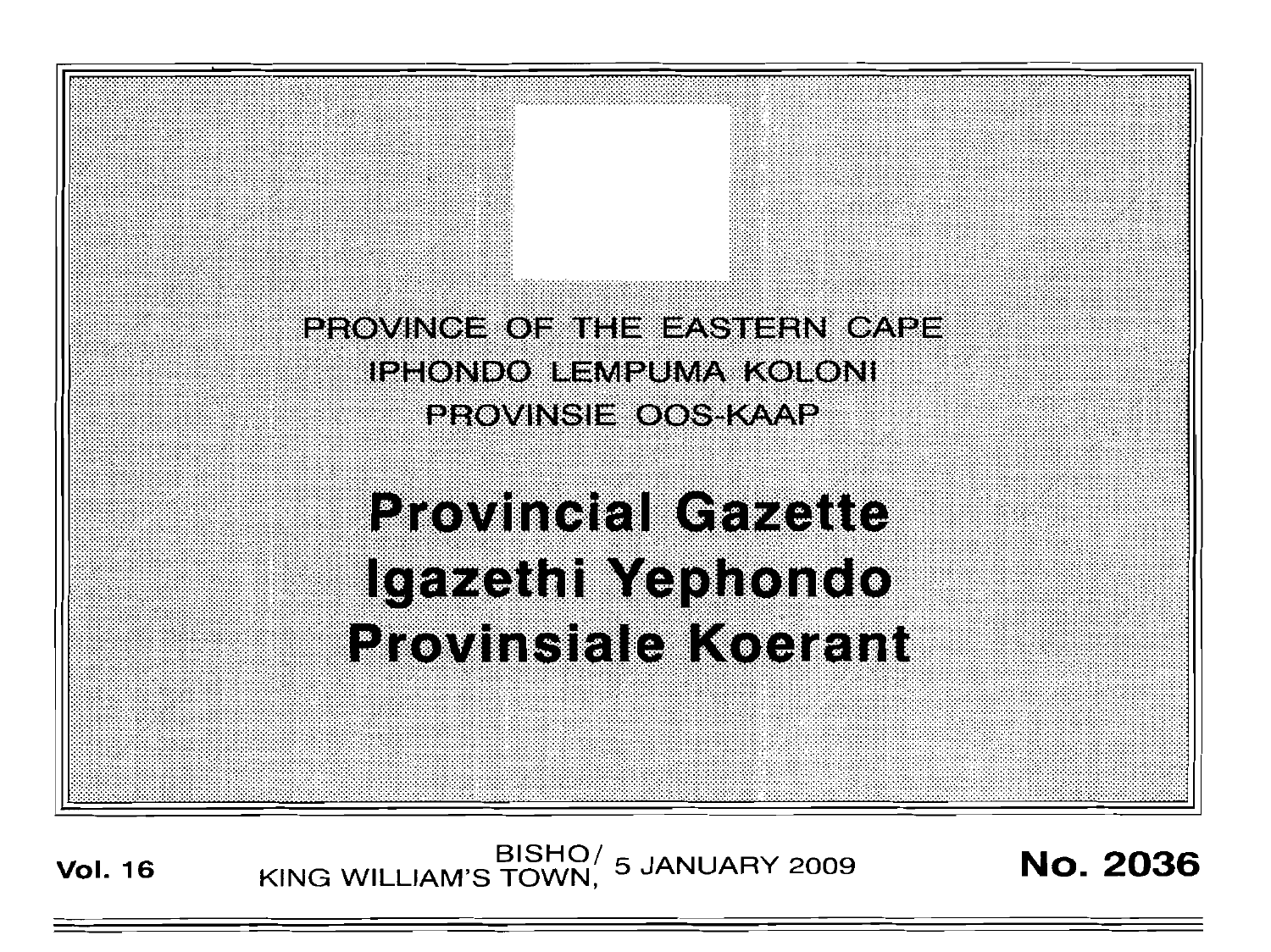|  | ۰. | ۰. | ۰. |
|--|----|----|----|

# **CONTENTS • INHOUD**

**GENERAL NOTICES** Page Gazette<br>No. No. No. No. 3 Land Use Planning Ordinance (15/1985) and Removal of Restrictions Act (84/1967): Buffalo City Municipality: Removal of title conditions: Erf 248, Beacon Bay . Grondgebruiks Ordonnansie (15/1985) en Wet op Opheffing van Beperkings (84/1967): Buffalostad Munisipaliteit: Opheffing van titelvoorwaardes: Erf 248, Beaconbaai .. 4 Land Use Planning Ordinance (15/1985) and Removal of Restrictions Act (84/1967): Buffalo City Municipality: 3 4 5 2036 2036 2036

Removal of title conditions: Erf 134, Beacon Bay . Grondgebruiks Ordonnansie (15/1985) en Wet op Opheffing van Beperkings (84/1967): Buffalostad Munisipaliteit: Opheffing van litelvoorwaardes: Erf 134, Beaconbaai .. 6 2036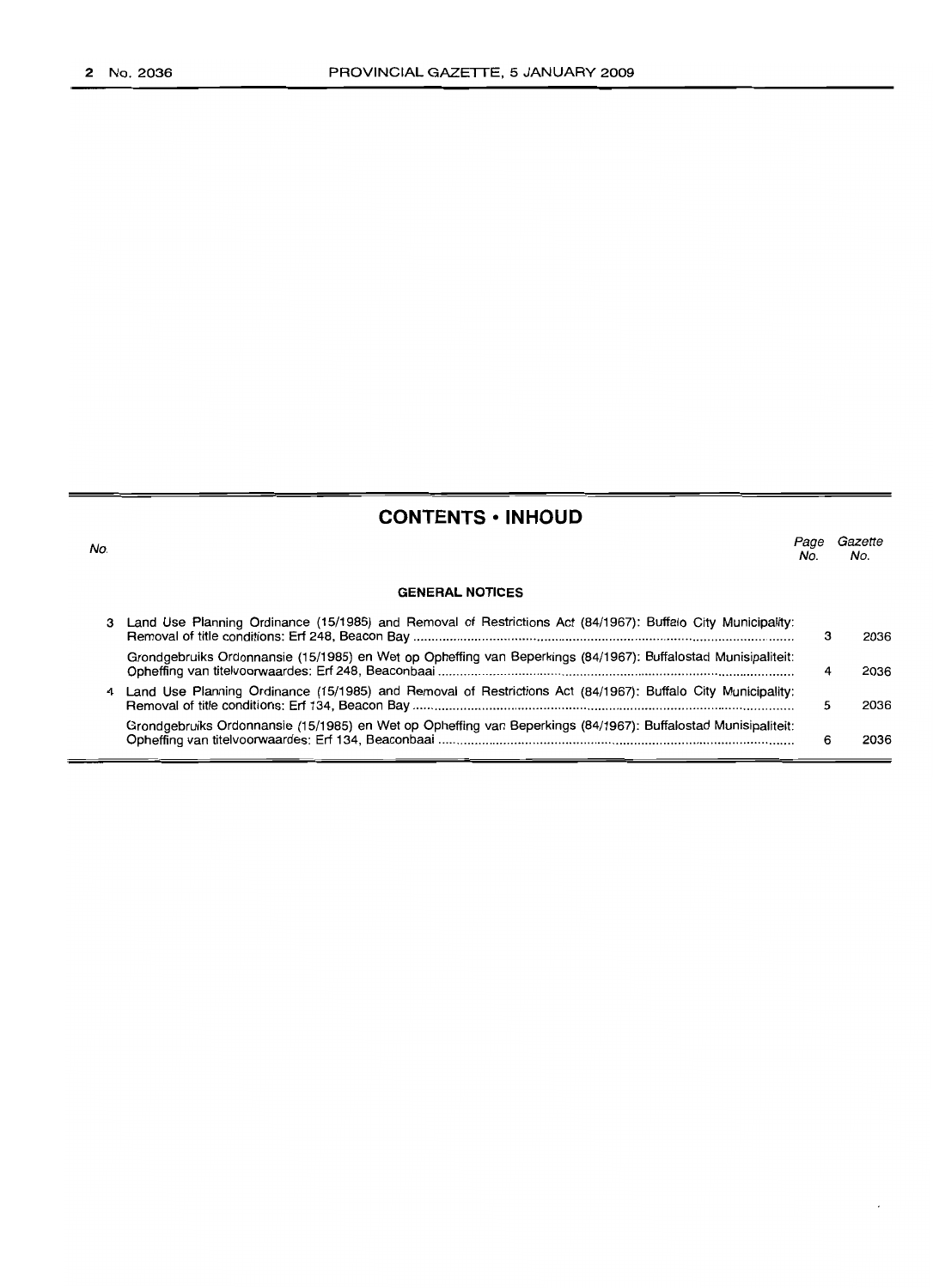# GENERAL NOTICES

#### No.3

# BUFFALO CITY MUNICIPALITY

# LAND USE PLANNING ORDINANCE NO. 15 OF 1985, REMOVAL OF RESTRICTIONS ACT 1967 (ACT 84 OF 1967)

It is hereby notified in terms of the abovementioned Act/Ordinance that the undermentioned application(s) has been received and is open to inspection at Room 4145, 4th Floor, Department of Housing and Local Government and Traditional Affairs, Eastern Cape, Regional Office, Tyamzashe Building, Civic Square, Bisho and at the Town Planning. Enquiry Counter, First Floor, City Engineering Centre, 26 Oxford Street, East London on weekdays from 08:00 to 13:00. Any objections, with full reasons therefore, must be lodged in writing with the Acting Municipal Manager, P.O. Box 134, East London not later than 26 January 2009, quoting the above Act and the objector's erf number.

### Nature of Application

1. Removal of title conditions C  $(3)$   $(a)$ ,  $(b)$  and  $(d)$  applicable to Erf 248, Beacon Bay in order to erect a second dwelling on the property.

Applicant

Darren Sydney Senar

G.G. SHARPLEY MUNICIPAL MANAGER (5492)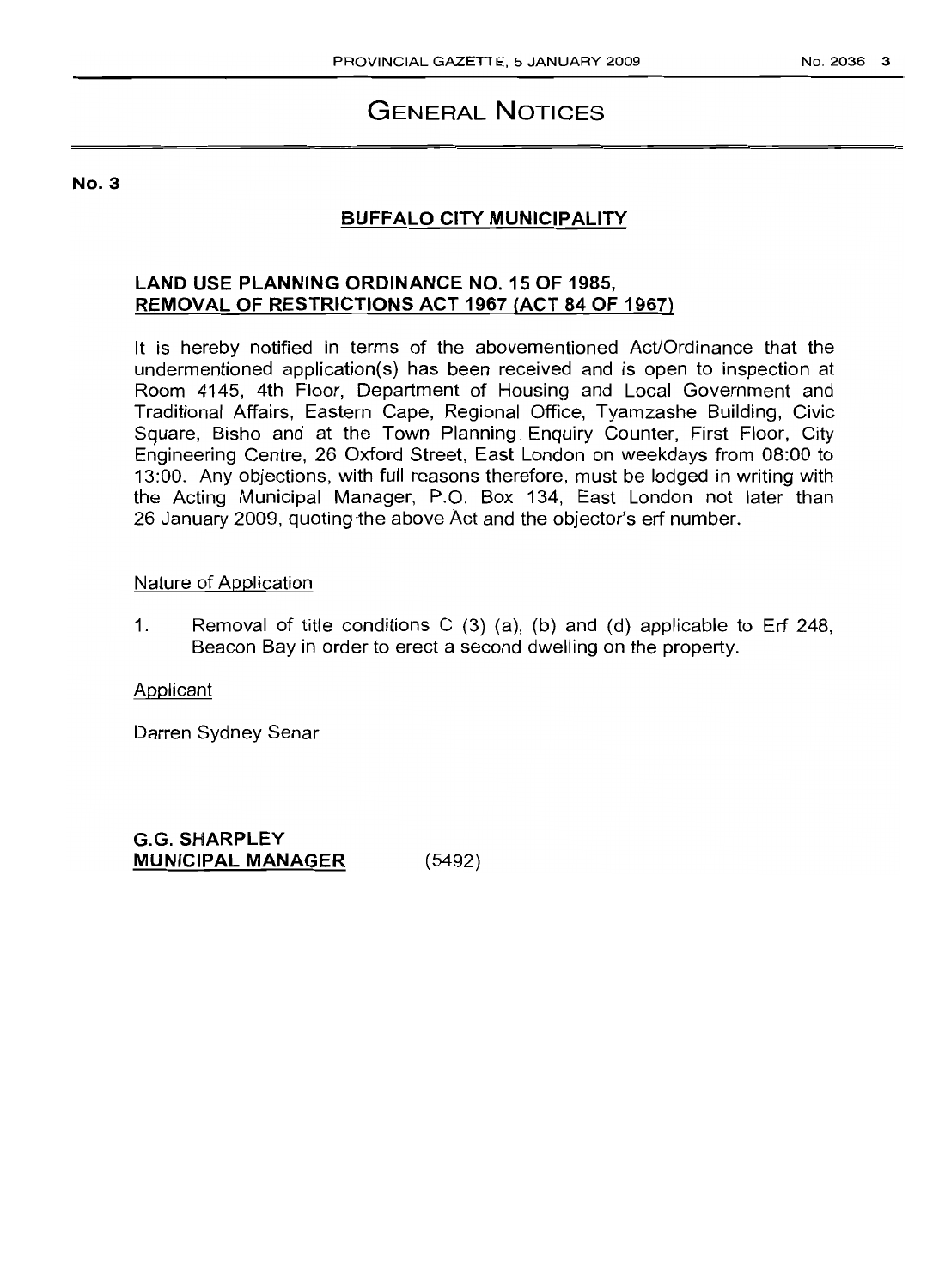#### **BUFFALOSTAD MUNISIPALITEIT**

### **GRONDGEBRUIKS ORDONNANSIE NO. 15 VAN 1985 OPHEFFING VAN BEPERKINGS 1967 (WET 84 VAN 1967)**

Kragtens bostaande Ordonnansies/Wet word hiermee kennis gegee dat onderstaande aansoek/e ontvang is en ter insae lê by Kamer 4145, 4de Verdieping Departement Behuising, Plaaslike Regering en Tradisionele sake Oos-Kaap Streekkantoor, Tyamzashe gebou, Burgerplein, Bisho en by die navraetoonbank van die Stadsbeplanningstak, eerste verdieping, Stadsingenieursentrum, Oxfordstraat 26, Oos-Londen, op weeksdae van 08:00 tot 13:00. Enige besware, met volledige redes daarvoor, moet voor of op 26 Januarie 2009 skriftelik by die Waarnemende Munisipale Bestuurder, Posbus 134, Oos-Londen ingedien word met vermelding van bogenoemde Wet en die beswaarmaker se erfnommer.

#### Aard van Aansoek

1. Opheffing van titelvoorwaardes C (3) (a), (b) en (d) van toepassing op Erf 248, Beaconbaai om 'n tweede woning op die eiendom te stig.

Aansoeker

Darren Sydney Senar

#### **G.G. SHARPLEY MUNISIPALE STADSBESTUURDER** (5492)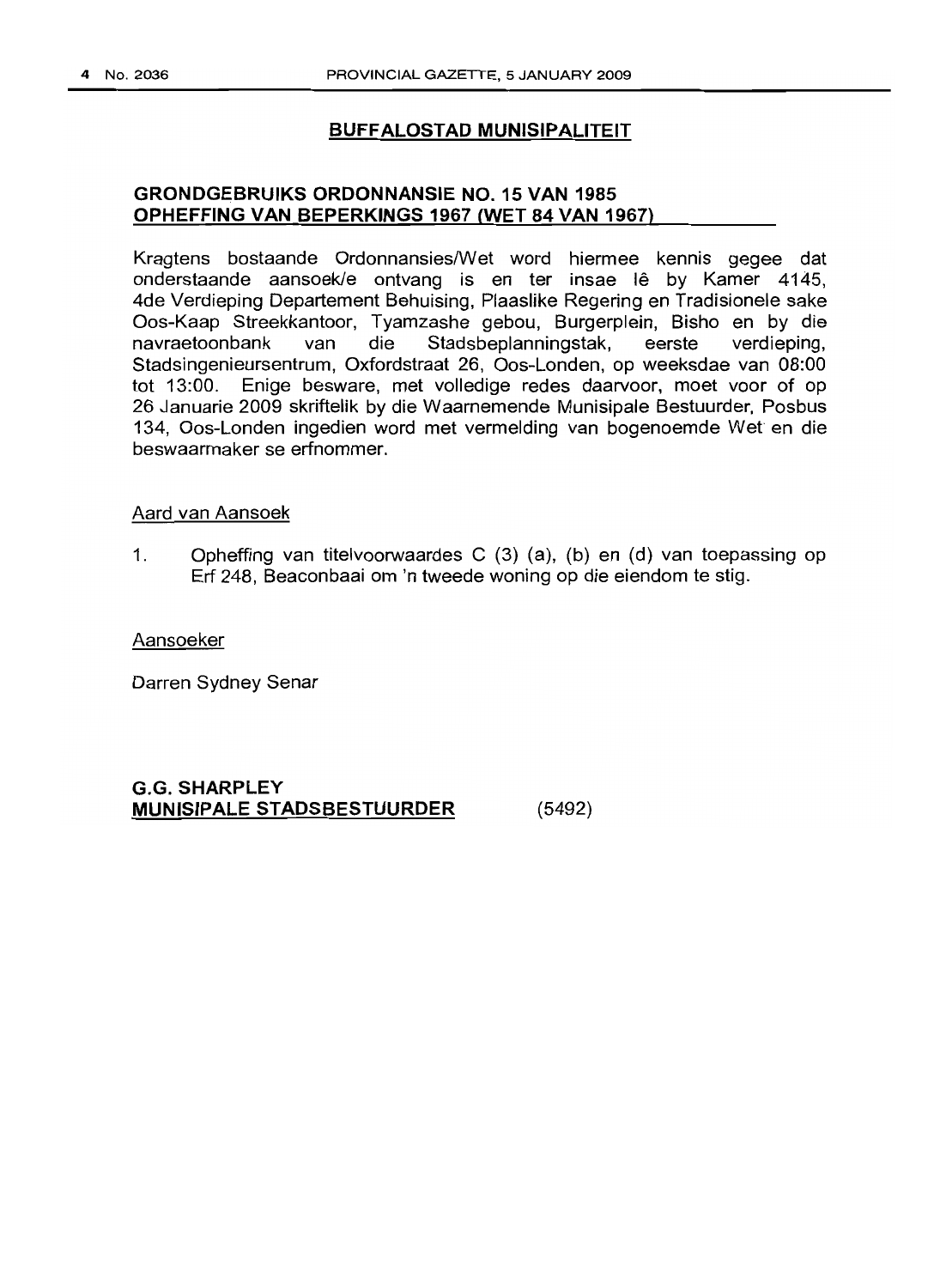#### No.4

# BUFFALO CITY MUNICIPALITY

# LAND USE PLANNING ORDINANCE NO. 15 OF 1985, SUBDIVISION l.t.o. SECTION 24(2)(a), REZONING l.t.o. SECTION 17 (2)(a) REMOVAL OF RESTRICTIONS ACT 1967 (ACT 84 OF 1967)

It is hereby notified in terms of the abovementioned Act/Ordinance that the undermentioned application(s) has been received and is open to inspection at Room 4145, 4th Floor, Department of Housing and Local Government and Traditional Affairs, Eastern Cape, Regional Office, Tyamzashe Building, Civic Square, Bisho and at the Town Planning Enquiry Counter, First Floor, City Engineering Centre, 26 Oxford Street, East London on weekdays from 08:00 to 13:00. Any objections, with full reasons therefor, must be lodged in writing with the Acting Municipal Manager, P.O. Box 134, East London not later than 26 January 2009, quoting the above Act and the objector's erf number.

### Nature of Application

- 1. Removal of title conditions C 4(a), (b), (c) and (d) applicable to Erf 134, Beacon Bay, East London in order to subdivide the property.
- 2. Rezoning from Residential Zone 3B purposes to Business Zone 4 purposes.

### Applicant

BAY DRIVE TRADING 35 (PTY) LTD

V.R. LWANA ACTING MUNICIPAL MANAGER (5491 )